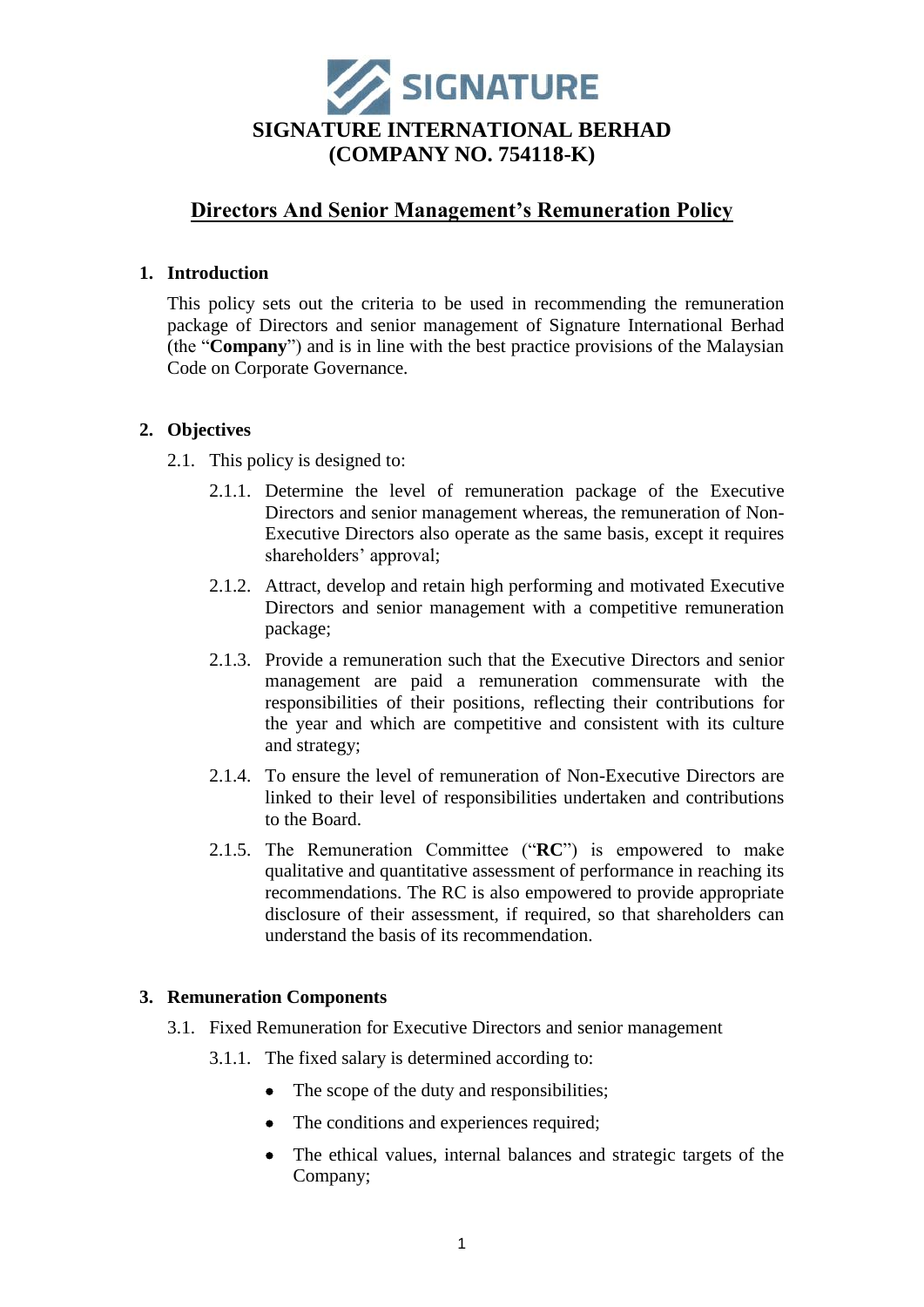## **SIGNATURE INTERNATIONAL BERHAD (COMPANY NO. 754118-K) Directors and Senior Management's Remuneration Policy**

- The corporate and individual performance;
- Current market rate within the industry and in comparable companies; and
- The scale and complexity of both the business and the role.

Executive Directors and Senior Management are entitled to receive those benefits available to the Company. The said benefits are outlined under the Company's 'Compensation and Benefits Based on Corporate Grading', which includes medical insurance coverage, medical benefits, motor vehicle related benefits and other general benefits. In addition, they are also entitled to staff price for the purchase of Company's products and annual leave as listed under the Employee Handbook.

3.2. Bonus

The bonus in the case of Executives Directors and senior management is designed to reward outstanding performance. The bonus is granted to the Executive Directors' and senior management's performance against annual measures and targets set at the start of the year as well as Group results. A discretionary assessment is made to ensure that all factors which include measurable and qualitative criteria are considered.

- 3.3. Fixed Fee for Non-Executive Directors
	- 3.3.1. The fixed fee is determined according to:
		- On par with the rest of the market:
		- Reflect the qualifications and contribution required in view of the Group's complexity;
		- The extent of the duty and responsibilities
		- The number of Board meetings; and
		- The corporate and individual performance.
- 3.4. Other Benefits and Allowances

The benefits and allowances which should be decided by the Board as a whole include:

- 3.4.1. Chairman's allowance;
- 3.4.2. Meeting allowance;
- 3.4.3. Expenses incurred in the course of their duties as Directors; and
- 3.4.4. Benefit in kind such as motor vehicle, petrol, driver, medical benefits, use of mobile phone and accommodation.

### **4. Remuneration Procedures**

- 4.1 The RC reviews and approves the annual salaries, incentive arrangements, service arrangements and other employment conditions for the Executive Directors and senior management.
- 4.2 Senior Management reports to the Executive Directors who are evaluated annually premised on annual measurements and targets set. Thereafter, the Executive Directors recommend the remuneration of Senior Management to